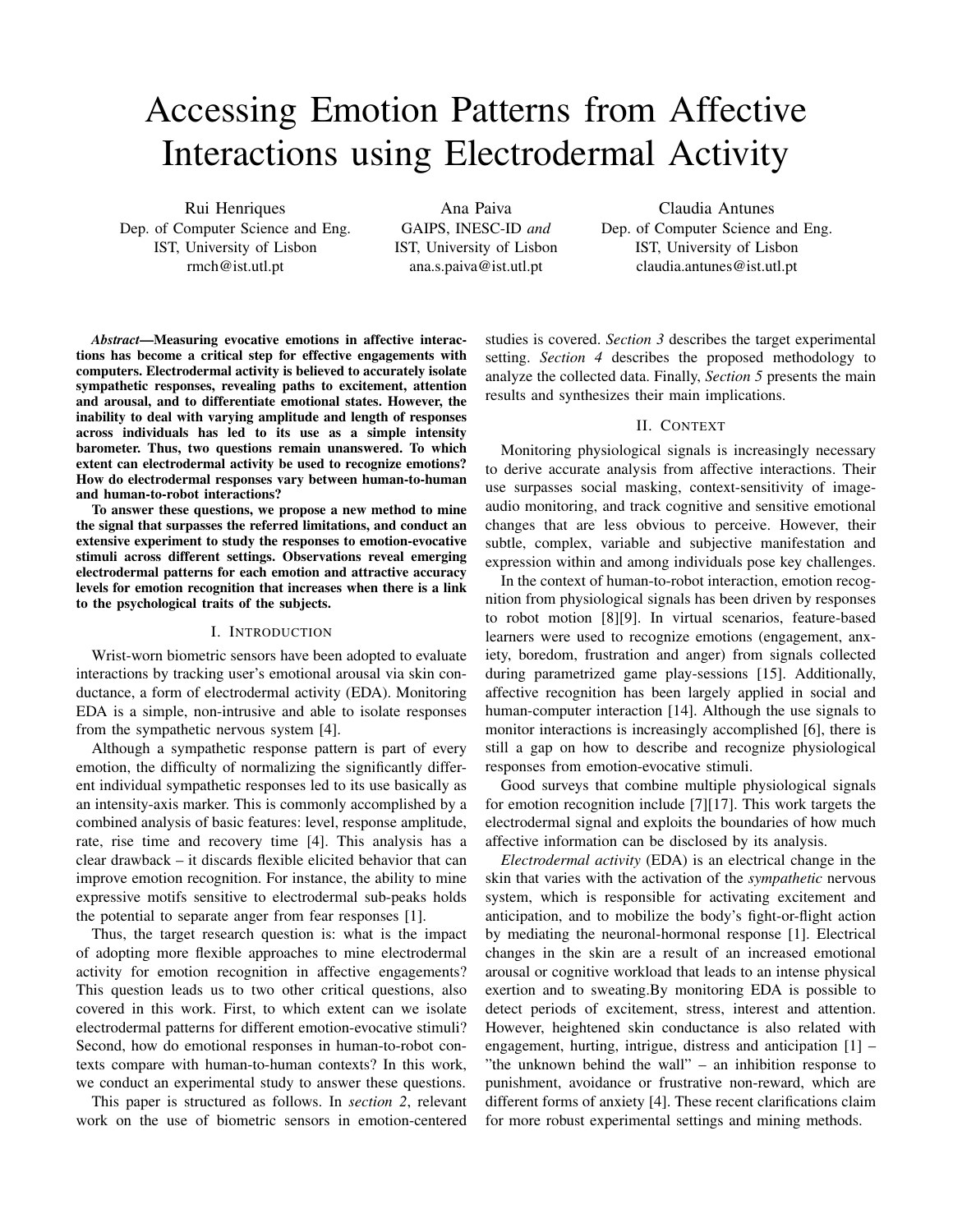| <b>Discrete</b><br>stimuli      | Experiments with brief and isolated stimuli include the study of:<br>innocence using the guilty test; <i>familiarity</i> using meaningful and<br>unfamiliar stimuli ; relevance through non-balanced occurrence of a<br>category or elicitation of priorities; <i>affective valence</i> (there is not yet<br>strong discrimination evidence); and planning and decision-making<br>processes via the "somatic marker" hypothesis. Backward masking of<br>conditioning stimulus is often used to prevent its conscious recognition.                                                                                                                                                                                                                                                                                                                                                             |
|---------------------------------|-----------------------------------------------------------------------------------------------------------------------------------------------------------------------------------------------------------------------------------------------------------------------------------------------------------------------------------------------------------------------------------------------------------------------------------------------------------------------------------------------------------------------------------------------------------------------------------------------------------------------------------------------------------------------------------------------------------------------------------------------------------------------------------------------------------------------------------------------------------------------------------------------|
| Continuous<br>stimuli           | SCL and the frequency of spontaneous responses (nsSCR) are key<br>measures. Experiments include the study of: strong emotions repro-<br>ducing, for instance, genuine states of fear (heightened SCL) and<br>anger (heightened nsSCR); reappraisal through authentic, forbidden<br>and awarded emotional display; physical and mental performance;<br>attention (affecting rising and recovery time in vigilance tasks); and<br>different forms of <i>social interaction</i> involving, for instance, judgment<br>(nsSCR inversely related to the judged permissiveness of a questioner),<br>distress invocation, or the contagious effect by relating, for instance,<br>heightened SCL with interacting with over-involved individuals. En-<br>ergy mobilization seems to be the driver for tasks that either require<br>an effortful attention or invoke the concepts of stress and affect. |
| Longterm<br>setting<br>(traits) | High nsSCR rate and slow SCR habituation define a psychophysiolog-<br>ical trait called lability. Traits have been defined according to: infor-<br>mation processing and operational performance; brain-side activation<br>studies with epileptic individuals or recurring to electrical stimulation<br>(stimulation of limbic right-side structures increases more SCR than the<br>left); sleeping patterns; age; psychopathology (diagnosable schizophre-<br>nia, emotional withdrawal and conceptual disorganization); and metrics<br>as SCR conditioning (revealing paths to emotional detachment as<br>absence of remorse and antisocial behavior as pathological lying), tonic<br>arousal, and response to mild innocuous tones.                                                                                                                                                        |

TABLE I: Implications of emotion-centered EDA studies [6][4][1]

Advantages of measuring EDA include sympatheticcentered response, trial-by-trial visibility, significance of individual differences (reliably associated with psychopathological states), and its simple discrimination after a stimulus presentation. However, EDA has a relatively slow-moving response (latency of the elicited response and tonic shifts varying among individuals [4]), requires lengthy warm-up periods, and has multiple influences that may be either related with the personal attention and significance or with stimuli activation.

### *A. Setting the approach*

Evaluation of affective interactions aims to achieve reliable emotion recognition rates. The key implication is to gain access to someone's feelings. For this purpose, according to the model proposed in [6], 4 questions need to be answered.

First, *which approach to follow?* User dependency, stimuli subjectivity and analysis time are the key axes. We target userindependent, non-subjective and dynamic evaluations.

Second, *which models of emotions select?* Applied models include the target *discrete* model centered on 6-to-8 categories, the *dimensional* valence-arousal, among others, such as Ellsworth's agency and Weiner's attributions [6].

Third and fourth questions – *Which experimental conditions to adopt? Which data processing and mining techniques to adopt?* – will be respectively assessed in sections 3 and 4.

## *B. Related work on EDA and emotions*

Electrodermal phenomena can be understood by discovering tonic changes (SCL) related with general states of arousal and alertness, and phasic changes (SCR) related with attentional processes (novelty, intensity, and significance). Historical EDA studies have been focused on learning efficiency, response speed and, as target by this paper, emotional appraisal. The implications of these studies are synthesized in Table I.

| Pre-<br>processing    | Goal: remove contaminations (noise, ext. interferences and artefacts).<br>Methods: segmentation; discard of initial and end signal bands; smooth-<br>ing filters; low-pass filters such as Adaptive, Elliptic or Butterworth;<br>baseline subtraction; normalization; and discretization techniques.                                                                                                                                                                                                                                                                      |
|-----------------------|---------------------------------------------------------------------------------------------------------------------------------------------------------------------------------------------------------------------------------------------------------------------------------------------------------------------------------------------------------------------------------------------------------------------------------------------------------------------------------------------------------------------------------------------------------------------------|
| Feature<br>extraction | Goal: extract expressive features - statistical (mean, deviation), tem-<br>poral (rise and recovery time), frequency- and temporal-frequent (ge-<br>ometric analysis, multiscale sample entropy, sub-band spectra).<br>Methods: rectangular tonic-phasic windows; moving and sliding fea-<br>tures (as mean, median and deviation); transformations (Fourier,<br>wavelet, empirical, Hilbert, singular-spectrum); principal, independent<br>and linear component analysis; projection pursuit; auto-associative<br>networks; multidim. scaling; and self-organizing maps. |
| Feature<br>selection  | Goal: remove features without significant correlation with the emotion<br>under assessment (to improve the space exploitation).<br>Methods: sequential forward/backward selection, sequential floating<br>search, branch-and-bound search, principal component analysis, Fisher<br>projection, classifiers (e.g. decision tress, bayesian networks), Davies-<br>Bouldin index, and analysis of variance methods.                                                                                                                                                          |
| Recognition           | Goal: classify emotions using the selected features.<br>Methods: wide-variety of deterministic and probabilistic learners<br>including: k-nearest neighbours, regression trees, random forests,<br>Bayesian networks, support vector machines, canonical correlation<br>and linear discriminant analysis, neural networks, and Marquardt-back<br>propagation.                                                                                                                                                                                                             |

TABLE II: Methods to mine physiological signals [10][7]

## *C. Related work on mining EDA*

Common approaches rely on the features extracted from the signal, neglecting its motifs. For discrete stimuli, the response amplitude is a key feature. Response latency, rise time and half recovery time are sporadically adopted, although their relation to psychophysiological processes remains yet unclear [4]. For prolonged stimulation, SCL and both specific responses (SCR) and spontaneous responses (nsSCR) are considered and computed using different minimum amplitudes. The analysis of traits commonly recurs to nsSCR, SCL, response amplitude and habituation. The challenge is on deciding whether to use or not a range correction, by capturing extreme EDA values during a session [4]. Psychometric principles and surveys are additionally adopted to view EDA response as a trait [4].

More advanced techniques to pre-process and mine generic signals have also been applied [10][7]. These techniques can be divided in four steps and are synthesized in Table II.

Recent work shows that the use of sequential data mining techniques, when preceded by a symbolic approximation, can reveal additional expressive behavior of the signal [6].

## III. DATA COLLECTION

To study electrodermal response to discrete emotionevocative stimuli, we conducted a tightly-controlled labexperiment. The stimuli were carefully chosen with the support of experts to evoke similar emotional responses across humanto-human and human-to-robot settings. Eight different stimuli, 5 emotion-centered stimuli and 3 others (captured during periods of strong physical effort, concentration and resting), were presented to each subject. The target discrete emotions<sup>1</sup> are empathy (following common practices in speech tone and body approach [16]), expectation (possibility of gaining an additional reward), positive-surprise (unexpected attribution of a significant incremental reward), stress (impossible riddle to

1 scripts available in http://web.ist.utl.pt/rmch/research/software/eda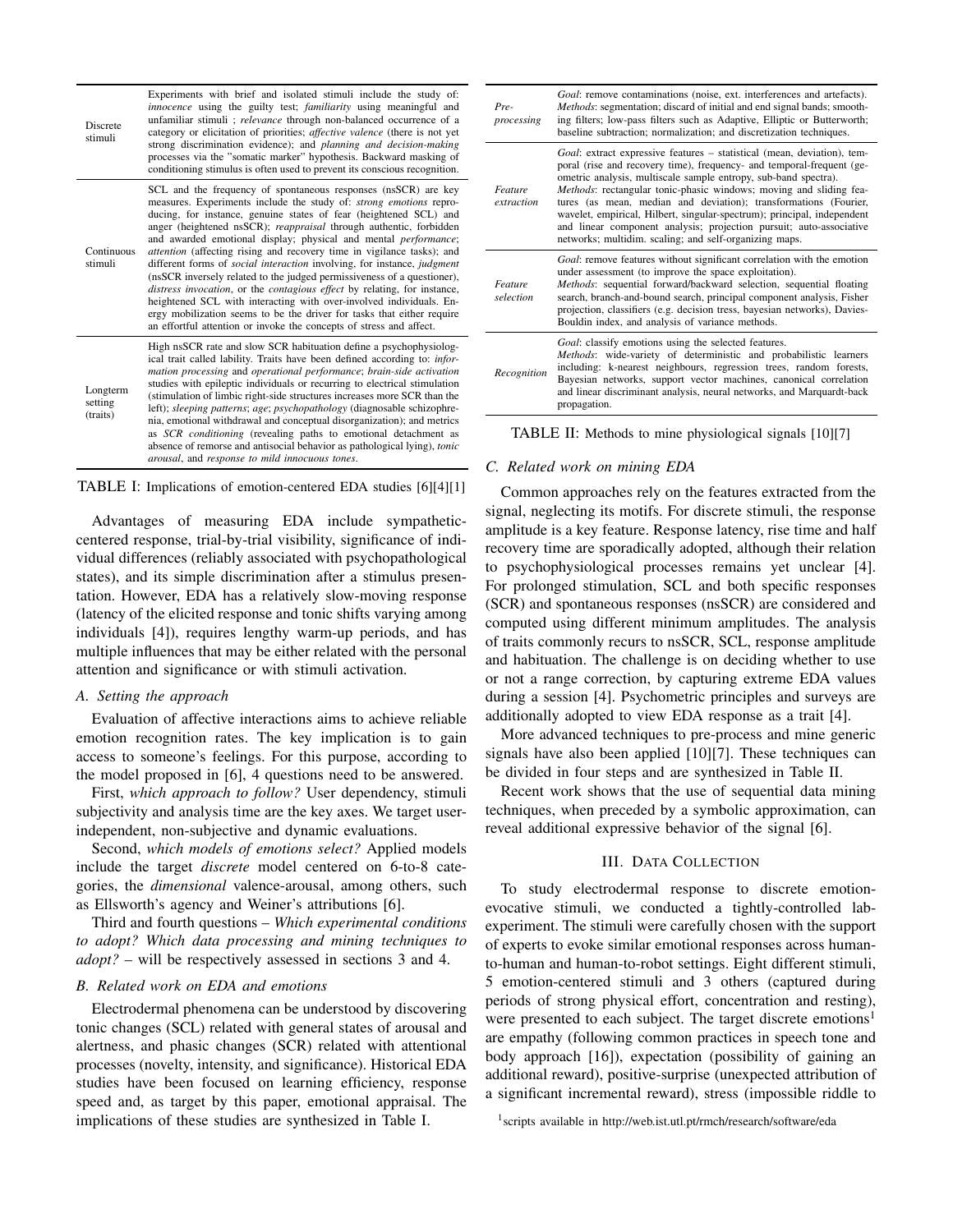

Fig. 1: Experimental setting (human-to-robot scenario)

solve in a short time to maintain the incremental reward) and frustration (self-responsible loss of the initial and incremental rewards). Emotional responses are averagely framed within 10- 30 seconds window for the selected stimuli. A time window of 6-8 minutes was provided between two stimulus to minimize influence, neutralize the subject emotional state, stabilize the signal, and remove the stress related with the experimental expectations.

30 participants, with ages between 19 and 24 (average of 21 years old), were randomly divided in two groups, H and R. Signal collections from both groups were intertwined to reduce bias from external factors. Participants from group H interacted with an human agent, an actor with a structured and flexible script. Subjects from group R interacted with a robot. From the subjects that participated in the experiment, 26 subject's collections were considered valid<sup>2</sup>: 13 from group H (5 women and 8 men) and 13 from group R (5 women and 8 men). The resulting dataset contains above 200 collected  $EDA$  signals<sup>3</sup>, which satisfies the statistical requirements for the mining methods proposed in the next section.

The robot used for this experience was  $NAO<sup>4</sup>$ . The behavior of NAO was expressively implemented and affective synthesized speeches recorded according to a flexible script similar to the one given to the human agent. The human-to-robot scenario was conducted as a wizard-of-Oz, with conditions carefully obeying to the requirements of this setting.

A 30-minutes warm-up period was included where subjects solved tests requiring a medium-to-high level of attention.

The adopted reward for all subjects was a pair of cinema tickets-offer and the potential additional reward was a Nintendo-Wii. The stimulus was conceived to evoke similar emotional reactions across individuals and it was presented in the same order in every experience.

An additional set of key practices was undertaken [13][3]: the states of very high and very low arousal were captured to normalize the features; the experiment was conducted in an appealing context to not desensitize the subject; the experience was recorded and documented to be audited and reproduced.

The collected EDA signals were obtained using wrist-worn Affectiva-QSensors<sup>5</sup> and closely-controlled procedures.

Additionally, the following signals were collected using Affectiva technology: facial expression (for post-experimental validation and interpretation), skin temperature (to correct individual reactions to room temperature), and three-directional body-motion (to smooth correlated EDA variations).



Fig. 2: Proposed *FineAlly* methodology to mine EDA responses

Finally, a survey was undertaken to categorize individuals according to the Myers-Briggs type indicator<sup>6</sup>. The results were used with the aim of studying meaningful correlations between the user's profile and emotional EDA responses.

## IV. COMPUTATIONAL METHODOLOGY

This section describes a novel method, "FineAlly", for emotion recognition and description from  $EDA^7$ . Fig.2 illustrates its main steps. Emotion recognition combines the traditional feature-based classification with the results provided from sequence learners and is centered on two expressive representations. The adopted representations either rely on: *i)* SAX to normalize individual differences while still preserving overall response pattern, or on *ii)* local angles to enhance the local sub-peaks of a response. Additionally, emotion characterization is accomplished using both feature-based descriptors and the transition lattices generated by sequence learners.

## *A. Processing the signal using SAX*

We propose the use of Symbolic ApproXimation (SAX) [11] to normalize the differences of EDA responses across individuals. SAX supports a reduced and normalized cardinality (range of values) and dimensionality (number of time points), and a lower-bounding guarantee by transforming real-valued time series into a symbolic representation. SAX allows a time series of arbitrary length  $n$  to be mapped into a string of  $w$ length (w<n, typically  $w \ll n$ ) with an alphabet size  $d > 2 \in \mathbb{N}$ . Different criteria may be adopted to fix the signal cardinality and dimensionality: with respect to all stimulus, to a target stimuli, to all subjects and to a scenario (either human-tohuman or human-to-robot). SAX behavior can be synthesized in two steps. First, the signal is transformed into a Piecewise Aggregate Approximated (PAA) representation. Second, the PAA signal is symbolized into a discrete string allowing lower bounding. A Gaussian distribution is used to produce symbols with equiprobability from statistical breakpoints [11].

# *B. Processing the signal based on local angles*

Although normalization of cardinality is needed, it may smooth relevant sub-peaks. Additionally, the traditional criteria to find sub-peaks using amplitude-thresholds is not sensitive to individual differences [7]. For this, we propose a representation to enhance local variations. Relying on parametrized time-windows, the angle for the electrodermal variation is computed, and it is translated into a symbol based on the target number of symbols. Similarly to SAX, the angle

<sup>&</sup>lt;sup>2</sup>a baseline level of skin-conductivity above  $0.5\mu s$ 

<sup>&</sup>lt;sup>3</sup>raw signals available in http://web.ist.utl.pt/rmch/research/software/eda

<sup>4</sup>http://www.aldebaran-robotics.com

<sup>5</sup>http://www.affectiva.com/q-sensor/

<sup>6</sup> tests available in http://web.ist.utl.pt/rmch/research/software/eda

<sup>7</sup> software available in http://web.ist.utl.pt/rmch/research/software/eda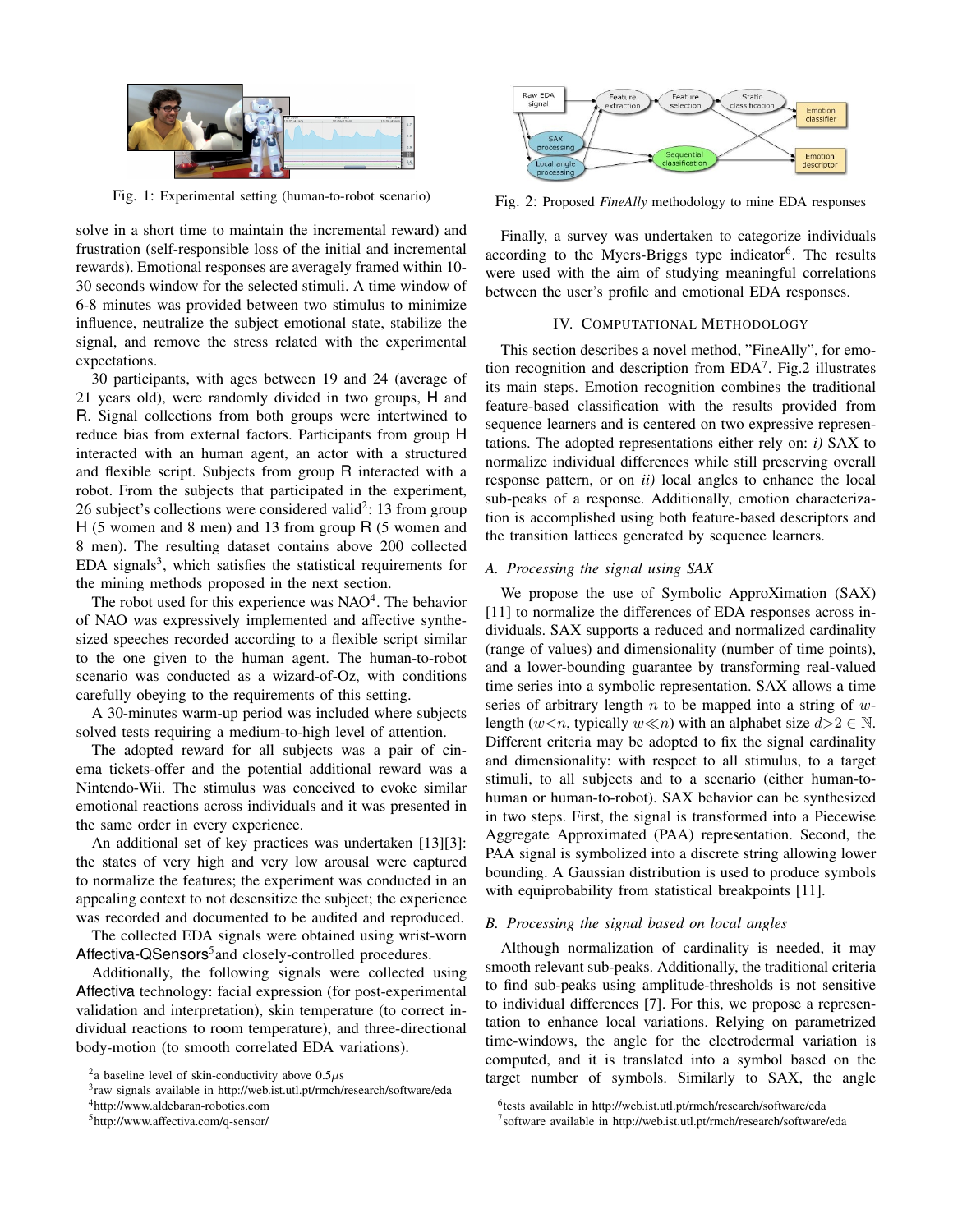break points are also defined assuming a Gaussian distribution. The following SAX representation for EDA over a short time interval: <17,13,15,14,18,19,16,14,13,12,16,16>, would be translated into the following angle representation:  $< 0.4, 1, 5, 5, 0, 1, 1, 1, 5, 4$  when adopting an 6-dim alphabet.

## *C. Mining the signal using feature-based classifiers*

The features are extracted recurring to two methods: *i)* computation of basic metrics over raw and SAX representations (SCL, nsSCR, amplitude, rising and recovery time), and *ii)* statistical and geometric features retrieved from all representations (including dispersion metrics as deviation and distortion; centroid metrics; among others metrics as the Pearson product-moment, the kurtosis or the gradient).

The feature selection is performed recurring to two techniques: *i)* statistical analysis of variance (ANOVA) to understand the impact of the feature on predicting an emotion (using SPSS software), and *ii)* combined influence from multiple attribute selection techniques (using WEKA [5]).

Finally, feature-based classifiers (from WEKA) are applied.

## *D. Mining the signal using hidden Markov models*

Sequence classifiers are applied to consider more flexible electrodermal behavior. Popular sequence learners include recurrent neural networks and dynamic Bayesian networks [2]. This paper adopts hidden Markov models (HMM) due to their stability, simplicity and flexible parameter-control [12]. Given a set of signals labeled with a specific emotion, the core task is to learn the generation and transition probabilities of a hidden automaton (that follows a Markov constraint) per emotion. This is done by maximizing a likelihood function using an efficient forward-backward algorithm until convergence [12][2]. Finally, given a non-labeled signal, emotions can be naively selected by evaluating their generation probability over the learned automaton. For this purpose, the Viterbi learning setting is applied. An additional exploitation of the lattices for each emotion can be used to retrieve emerging patterns.

We propose a parameterization of HMMs based on the signal properties (e.g. high dimensionality leads to an increased number of hidden states). Additionally, we adapted the HMMs to deal with multiple EDA representations by computing the joint probability of the paths learned for each representation.

## V. RESULTS

## *A. Observations from Feature Analysis*<sup>8</sup>

*1) EDA features and affective responses:* To understand how can the extracted features differentiate the emotions under assessment, the one-way ANOVA test was applied with the Tukey post-hoc analysis. A significance level of 5% was consider for the Levene's test of variance homogeneity, ANOVA and Tukey tests. Both EDA metrics and statistical features derived from the raw and processed signals were considered.

Results, synthesized in Table III, show a representative set of features able to differentiate emotions<sup>8</sup>. Dispersion metrics to discriminate positive emotions and gradient plus centroid

| <b>Features</b> (with strongest statistical signif-<br>icance to differentiate emotions' sets)                                  | Separated emotions                              | <i>Interaction</i> |  |
|---------------------------------------------------------------------------------------------------------------------------------|-------------------------------------------------|--------------------|--|
| Accentuated <i>dispersion</i> metrics (as the<br>mean root square error) from the SAX<br>and local-angle representations        | Positive (empathy, ex-<br>pectation, surprise)  | Human-robot        |  |
| Recovery time, median (relevant to quan-<br>tify the sustenance of peaks) and <i>distor-</i><br><i>tion</i> from SAX signals    | Positive from negative<br>from neutral emotions | Human-robot        |  |
| Gradient (revealing long-term sympa-<br>thetic activation by measuring the EDA<br>baseline changed) and <i>centroid</i> metrics | Fear from frustration                           | Overall            |  |
| Rise time                                                                                                                       | Empathy from others                             | Human-robot        |  |
| Response amplitude                                                                                                              | Surprise from others                            | Human-robot        |  |

TABLE III: EDA features with potential to discriminate emotions

| <i><b>Origin</b></i>    | <b>Correlations</b> with higher statistical significance                                                                                                                                                      |
|-------------------------|---------------------------------------------------------------------------------------------------------------------------------------------------------------------------------------------------------------|
| Local-angle<br>features | Dispersion metrics positively corr, with the felt intensity, the understand-<br>ing of the agent's intention, and his level of influence on felt emotions.                                                    |
| SAX-based<br>features   | Dispersion metrics positively corr. with the felt stimulation, and the<br>perceived empathy, trust and confidence of the agent.                                                                               |
| Computed<br>metrics     | Amplitude posit, corr, with the perceived agent's influence on emotions;<br>Amplitude negatively corr. with the felt pleasure;<br>Rise time neg. corr. with the perceived positivism on the agent's attitude. |

TABLE IV: Illustrative EDA features that may complement surveys

metrics to discriminate negative emotions. Additionally, features can be used to isolate specific emotions (as rise time and response amplitude) or to predict the affective valence (as recovery time, median and distortion). Other metrics as kurtosis (revealing the flatness of the response's major peak) and metrics derived from the temperature signal were also able to differentiate with significance some of the target emotions.

*2) EDA features and the experimental conditions:* EDA can be additionally adopted to complement survey assessments. For this purpose, bivariate Pearson correlation (between scale variables assessed in the final survey and EDA metrics) was performed using a 5% significance level. Table IV synthesizes the most significant correlations found. They include positive correlation of local-angle dispersion (revealing changes in the EDA's gradient) with intensity, perceived intention and felt influence; positive correlation of SAX-based dispersion (revealing heightened variations from the baseline) with the perceived empathy, trust and confidence; higher amplitude of responses for heightened felt influence and lower pleasure; and quicker rise time for heightened perceived optimism.

Finally, features derived from the overall signal collected by each subject (without stimuli-partitions) were found to be correlated with the adopted experimental condition (human-tohuman vs. human-to-robot). To assess the influence of the experimental setting in the signal we performed a t-test. Results from the use of SAX-based signals show that human-to-human interactions (in comparison to human-to-robot interactions) have significantly: *i)* higher values of dispersion and kurtosis (revealing heightened emotional response), and *ii)* a higher median (revealing an increased ability to sustain peaks).

*3) EDA features and the subject profile:* Pearson correlations were also used to relate EDA with the subjects profile.

<sup>8</sup> statistical sheets available in http://web.ist.utl.pt/rmch/research/software/eda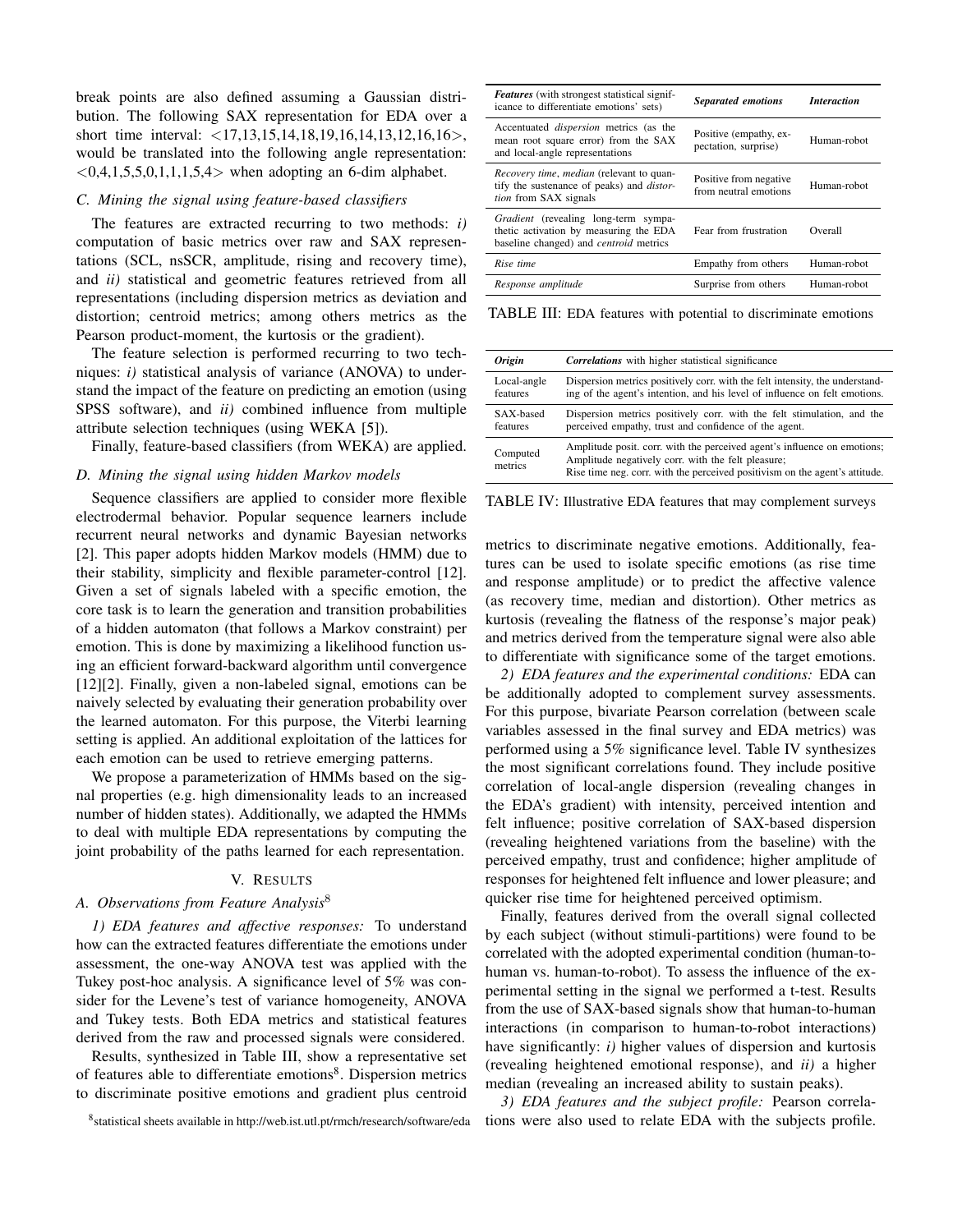| Myers-Briggs type   | <i>Correlated features</i> ( $[+]$ positive corr.; $[]-]$ negative corr.)                                                  |  |  |  |
|---------------------|----------------------------------------------------------------------------------------------------------------------------|--|--|--|
| Extrovert-introvert | [+] Dispersion metrics of SAX-based signal<br>[-] Centroid metrics of SAX-based signal<br>[-] Response amplitude           |  |  |  |
| Sensing-intuition   | [-] Dispersion metrics of raw and SAX-based signal<br>[-] Dispersion metrics of local-angles<br>$[-]$ Rise time            |  |  |  |
| Feeling-thinking    | [+] Median and dispersion metrics of SAX-based signal<br>[-] Declive and centroid metrics of local-angles<br>[-] Rise time |  |  |  |
| Judging-perceiving  | [-] Centroid metrics of raw signal<br>[-] Dispersion metrics of SAX-based signal<br>[+] Response amplitude                 |  |  |  |

TABLE V: Influence of subjects' profile on EDA responses

This analysis is key to turn emotion-driven learning sensitive to psychophysiological traits of the subject under assessment. A positive/negative correlation means that a polarization towards either the extrovert, sensing, feeling or perceiving type is related with higher/lower values for the target feature.

We can see, for instance, that extroverts have a more instable signal (higher dispersion) although less intense (lower amplitude), while sensers and feelers' responses are quicker. Table V synthesizes the significant correlations.

## *B. Emotion Recognition*

The recognition score is accuracy, the ability to correctly label an unlabeled signal (i.e. to identify the underline emotion from 5 emotions). Accuracy was computed using a 10 crossfold validation over the collected 234 signals.

*1) Feature-based recognition:* Previously, we found that some statistical features and basic metrics are significantly able to differentiate groups of emotions. Now, we evaluate to which extent can a set of classifiers using the extracted features correctly label the emotion of an unlabeled EDA response. Despite the observed accuracy is lower than the 80% threshold achieved in state-of-the-art studies [7][17], our study does neither combine a wide-variety of signals nor rely on strong imagery and audio suggestions.

Fig.3 synthesizes the results from feature-driven classification. The isolated use of EDA metrics and of features from SAX or local angles leads to an accuracy near 50%. However, their integration leads to levels near 60%. Additionally, accuracy increases when skin temperature is included. The best classifiers are the logistic-based learners, followed by random forests. Logistic-based learners use regressions on the real-valued features to affect the probability score of each emotion. However, when no feature selection method is applied, Bayesian nets are the best alternative.

Despite the difference between human-to-human and human-to-robot scenarios, classifiers are still able to recognize emotions when mixing the cases. For instance, C4.5 trees have dedicated branches for each scenario, while IB $k$  usually selects the features from a sole scenario when  $k < 4$ .

*2) Sequential-based recognition:* Table VI shows that when considering sequential behavior, the accuracy levels can rise nearly 10pp. An intricate observation from these results was



Fig. 3: Feature-driven recognition accuracy of 5 emotions

|                 |                            |       | signal<br>SAX | signal<br>Inc. local<br>angle | temperature<br>Ιnς. | Inc. features |
|-----------------|----------------------------|-------|---------------|-------------------------------|---------------------|---------------|
|                 | Recognition<br>accuracy    | A11   | 0.40          | 0.42                          | 0.46                | 0.67          |
| HMM (fully      |                            | Robot | 0.39          | 0.41                          | 0.44                | 0.66          |
| connected       |                            | Human | 0.39          | 0.42                          | 0.45                | 0.67          |
| architecture)   | Discrimination<br>accuracy | A11   | 0.86          | 0.88                          | 0.89                |               |
|                 |                            | Robot | 0.87          | 0.88                          | 0.91                |               |
|                 |                            | Human | 0.86          | 0.88                          | 0.90                |               |
|                 | Recognition<br>accuracy    | All   | 0.43          | 0.44                          | 0.48                | 0.71          |
| HMM             |                            | Robot | 0.42          | 0.43                          | 0.47                | 0.71          |
| (left-to-right) |                            | Human | 0.41          | 0.44                          | 0.47                | 0.69          |
| architecture)   | Discrimination             | A11   | 0.87          | 0.88                          | 0.90                |               |
| $[12]$          |                            | Robot | 0.87          | 0.89                          | 0.90                |               |
|                 | accuracy                   | Human | 0.87          | 0.88                          | 0.89                |               |

TABLE VI: Accuracy of sequence learners to recognize an emotion (out of 5) and to correctly discard the 3 least probable emotions

the high sensitivity of the learned HMMs to accurately neglect 3 emotion labels that do not fit in the learned behavior. The challenge is to generalize the multiple subject behavior per emotion. One solution is either to select representative signals through a cluster analysis or to embrace the error and use HMMs as a discriminator to discard non-fitting responses.

Constrained HMMs, as left-to-right architectures, can improve accuracy. This is done by controlling the state transitions through the values of the initial lattice.

Although the local-angle representation is not as critical as SAX representations, its weighted use also impacts accuracy.

Finally, when combining the sequential classifiers with the output of probabilistic feature-based classifiers (logistic-based learners were the choice), the accuracy increases.

The why behind these scores resides on the ability of HMMs to: *i)* detect expressive behavior as peak-sustaining values and fluctuations (hardly measured by features); *ii)* to cope with SCL differences (with the SAX scaling strategy being